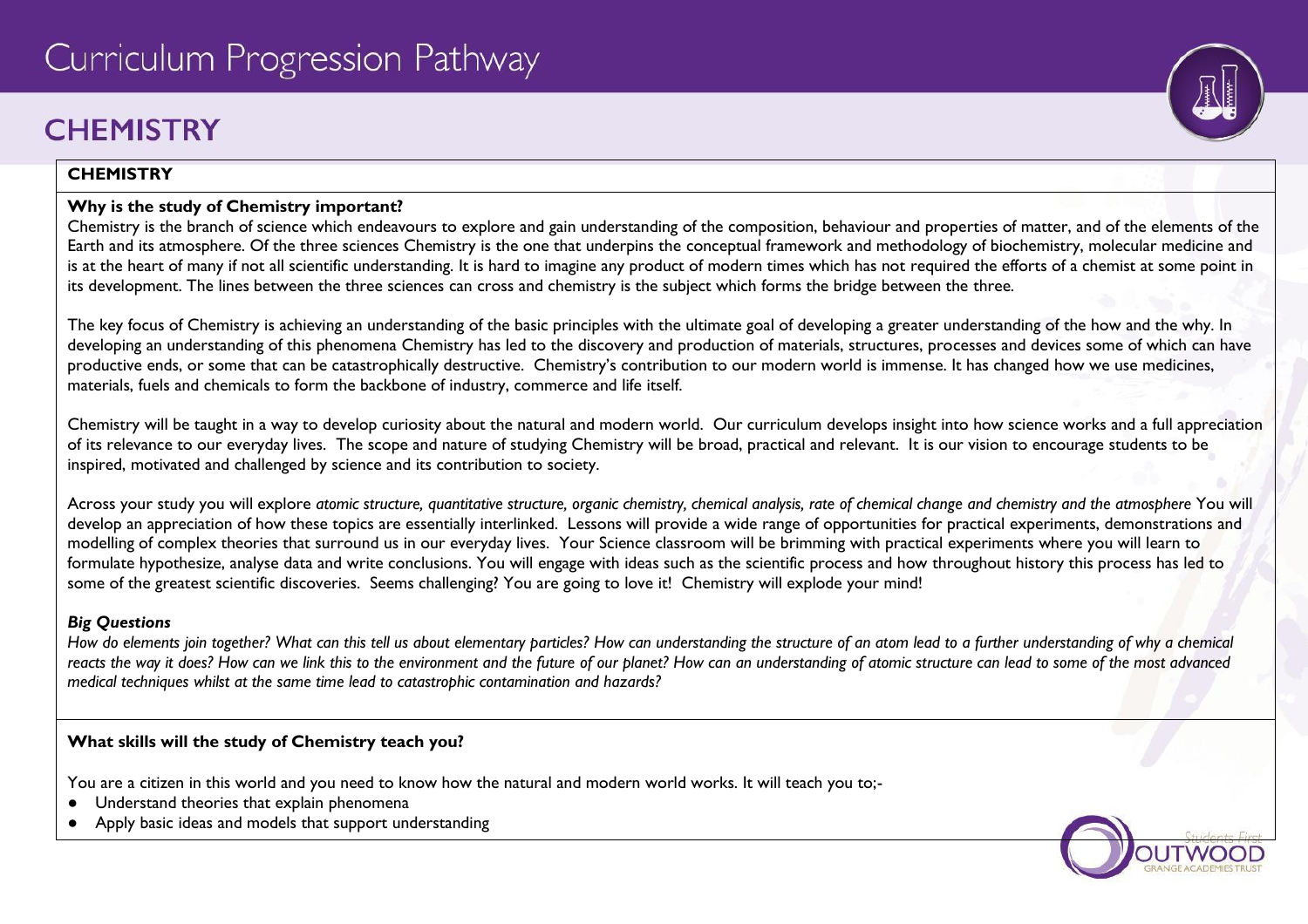- Evaluate models and theories
- Present theories in mathematical form
- Recall quantitative relationships
- Derive quantitative relationships between various measured quantities
- Explain how theories are borne out by experiment.
- Apply experimental procedure and understand that it is a measure of success of a theory
- Present, interpret and evaluate experimental data
- Apply mathematical skills to solve problems
- Develop a deeper understanding of everyday experiences including the natural world and modern devices.

### **What will you know and understand from your study of Chemistry?**

- Develop scientific knowledge and conceptual understanding of Chemistry
- Develop understanding of the nature, processes and methods of how the elements interact
- Develop and learn to apply observational, practical, modelling, enquiry and problem-solving skills, both in the laboratory, in the field and in other learning environments.
- Develop their ability to evaluate claims based on scientific discoveries through critical analysis of the methodology evidence and conclusions, both qualitatively and quantitatively.

### **How does your study of Chemistry support your study in other subjects?**

Study of any subject in our curriculum takes full advantage of links with other subject areas- we term these as interdisciplinary links and we make the most of them because we know that deep learning requires the transference of knowledge and skills from one topic of learning to another. Once you can transfer your learning across topics and subject areas then you are really mastering what you know and how to apply your understanding and skills.

Chemistry touches on so many other subjects such as mathematics, *applied Mathematics, Chemistry, Biology, Music, Construction and Design*. You will learn methods of thinking and research that are widely applicable to other subject areas helping your thinking in all subjects. As a science Chemistry relies heavily upon evidence to test predictions and theories. Through developing mathematical techniques as well as applying reasoning your skills to present and justify information can be applied to most careers and further education.

Across the teaching of subjects, teachers will make reference to your learning in other areas such as Mathematics, Biology and Physics and this will help you to develop your understanding. There are even opportunities to apply this learning in Y7 and 8 when interdisciplinary study days are organised to deepen your understanding across the curriculum such as when our STEM departments work together to solve a common problem.

#### **How can you deepen your understanding of Chemistry?**

Our Science department offers lots of great opportunities for you to really engage with this fabulous subject. Why not look out for the large range of enrichment clubs on offer, with a different theme each term for Years 7 & 8. We offer STEM events and activities that may include opportunities to visit local colleges and universities and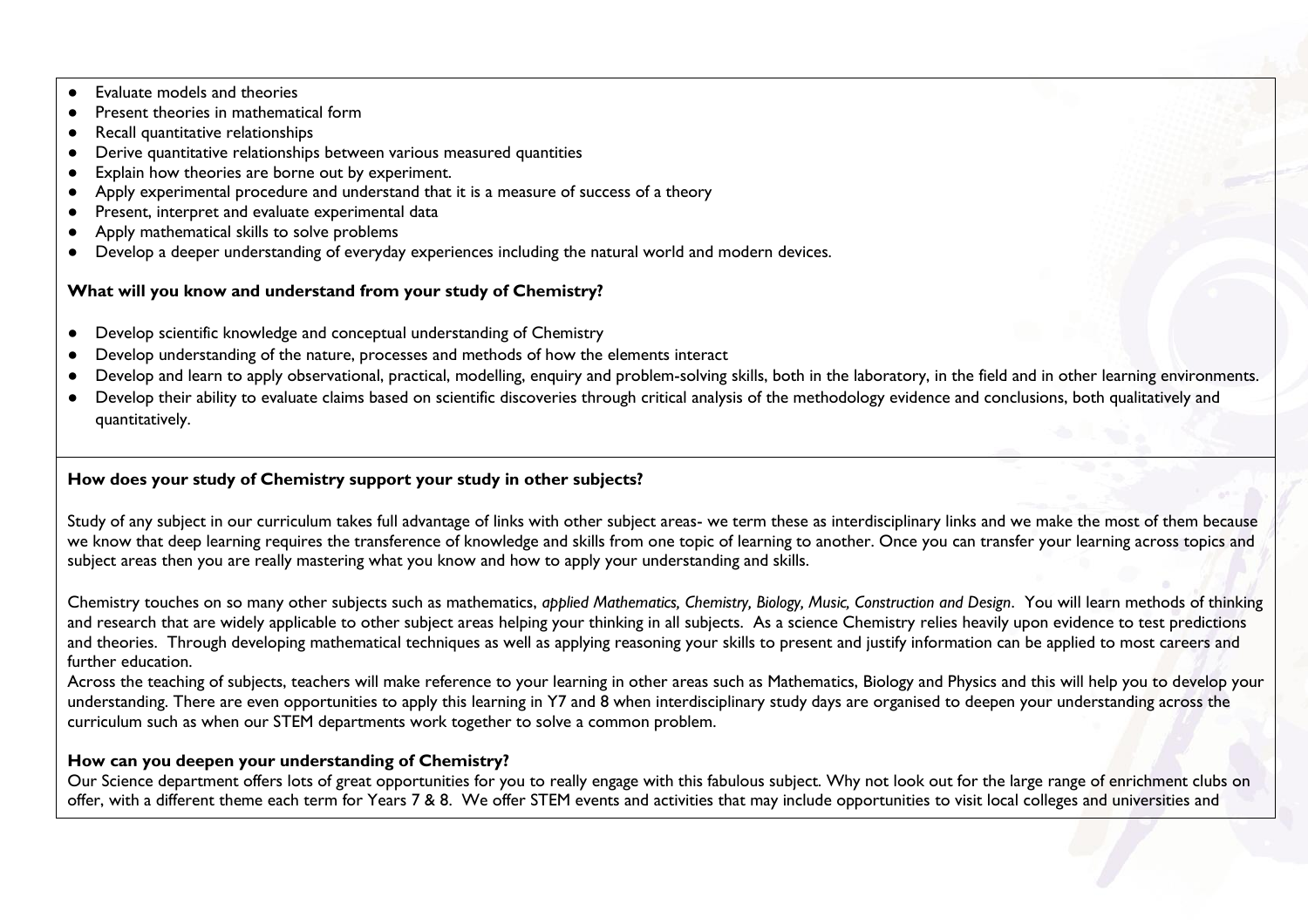visitors to the academy offering extra enrichments such as Robotics. There may be visits to science museums and events that celebrate great scientists and discoveries. We offer after school support sessions for all GCSE students to embed their learning and develop their scientific skills . Get involved!

#### **How are you assessed in Chemistry?**

Throughout the 5 year Chemistry course, 3 years in key stage and 2 years in key stage 4, you are assessed using the following assessment objectives which ensure that you can cumulatively build your subject understanding in preparation for future GCSE and A Level study. There are half termly assessment points each year that we term Praising Stars©. For years 7 to 9 we base our assessment on our subject mapping of the age related expectations across the curriculum, assessing students' performance at their current stage of study against expectation, alongside traditional assessments that practice the skills needed later in the course. At GCSE we make informed predictions informed by our holistic assessment of their progress against the key assessment objectives and their aspirational GCSE targets. These are also the basis for any appropriate support and intervention.

#### **Key Assessment Objectives**

AO1: Demonstrate knowledge and understanding of:

- Scientific ideas
- Scientific techniques
- Scientific procedures

AO2: Apply knowledge and understanding of:

- Scientific ideas
- Scientific enquiry
- Scientific techniques and procedures

AO3: Analyse information and ideas to:

- Interpret and evaluate
- Make judgements and draw conclusions
- Develop and improve experimental procedures.

#### **How can chemistry support your future?**

Of course we offer the study of GCSE and A Level chemistry and we encourage your continued study in this fantastic subject. Yet we know that choice and personal interest are important aspects of worthy study. Whether you have continued your study of chemistry into GCSE or A level or not you will have gained access to this enriching subject and its study will have taught you to think differently and deeply.

Chemistry is offered at most prestigious universities either as a single honours or a joint honours subject studied alongside other disciplines e.g. chemical engineering, veterinary sciences and medicine. The very fact that you have been able to study chemistry strengthens your analytical thinking and mathematical reasoning that will help your future application be they for colleges, universities, apprenticeships or employment.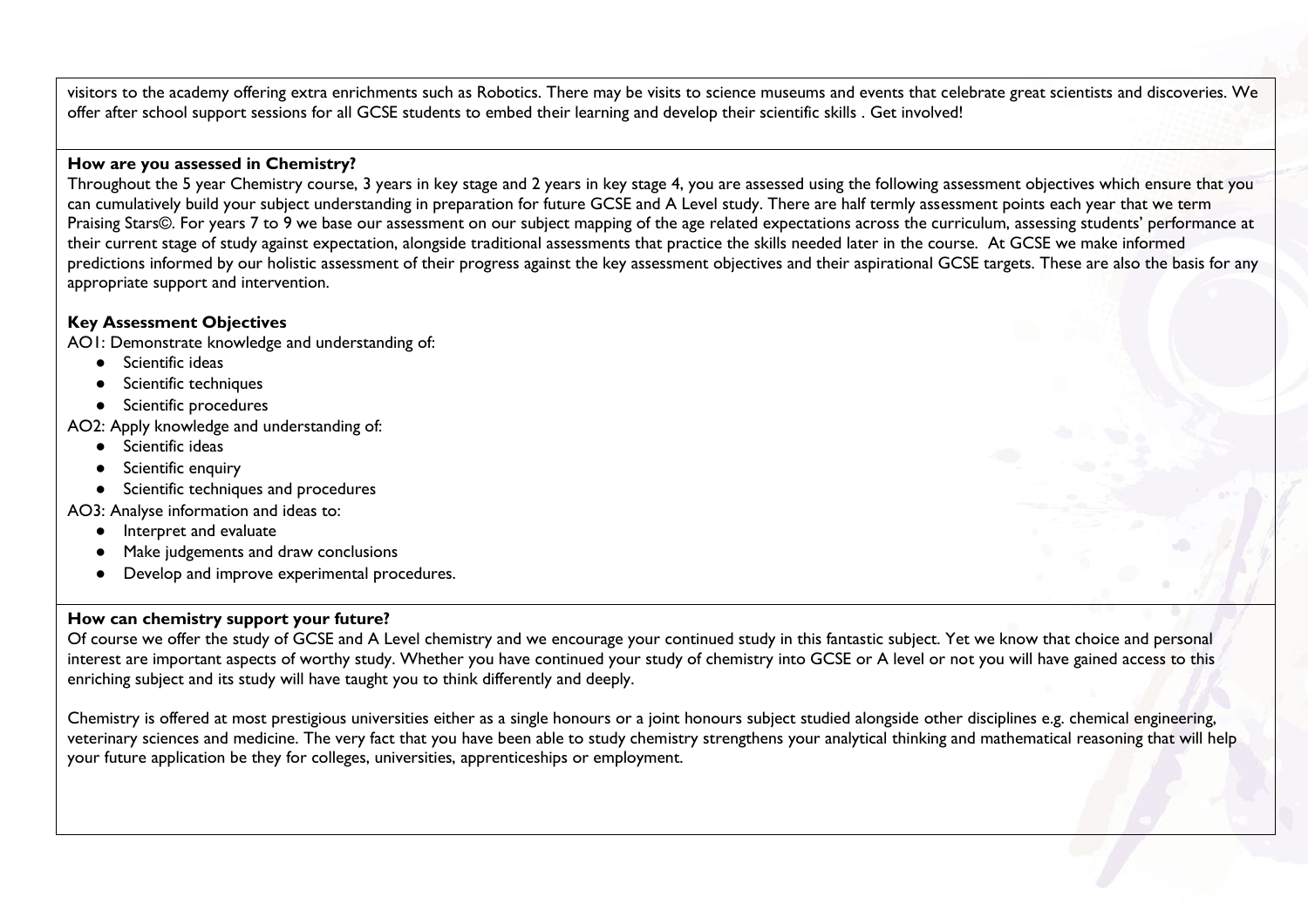Careers that the study of Chemistry supports include:

- Teaching!
- Medicine
- Veterinary science
- Chemical Engineering
- Forensic Science
- Biochemistry
- Pharmacy

| <b>Science Curriculum Progression Pathway Outwood Academy Bydales</b> |                                                                                                                                                  |                                                                                                             |                                                                         |                                                                                              |                                                                                                                            |  |  |  |  |
|-----------------------------------------------------------------------|--------------------------------------------------------------------------------------------------------------------------------------------------|-------------------------------------------------------------------------------------------------------------|-------------------------------------------------------------------------|----------------------------------------------------------------------------------------------|----------------------------------------------------------------------------------------------------------------------------|--|--|--|--|
|                                                                       | Year 7                                                                                                                                           | Year 8                                                                                                      | Year 9                                                                  | Year 10                                                                                      | Year II                                                                                                                    |  |  |  |  |
| Autumn I                                                              | Unit I Introduction to<br>Science - bridging the gap<br>between KS2 and KS3 and<br>looking at core science skills.<br>Unit 2 - Matter and Energy | Unit I - Practical and<br>Investigation skills, Core<br>chemistry knowledge.<br>Unit 2 - Matter and energy. | Space.<br>The Skeletal System.<br>Rocks. Light & Sound<br>Waves         | Waves.<br>Particle Model of Matter.                                                          | C3, C2, C4, C5 Masterclasses.<br>BI, B2, B3, B4 Masterclasses.<br>PI, P2 and P3 Masterclasses.                             |  |  |  |  |
| Autumn 2                                                              | Unit 2 - Matter and Energy.<br>Unit 3 - Chemical<br>substances.                                                                                  | Unit 3 - Organ systems.                                                                                     | Light and Sound Waves.<br>Living Organisms.<br><b>Chemical Patterns</b> | Cell Biology. Bonding,<br>Structure and the<br>properties of matter.<br><b>Bioenergetics</b> | CI Masterclasses . B4<br>Masterclasses. P3, P4<br>Masterclasses. Teaching based<br>on GAP analysis from Nov<br>assessment. |  |  |  |  |
| Spring I                                                              | Unit 3 - Chemical<br>substances.<br>Unit 4 - Animal Organ<br>systems.                                                                            | Unit 5 – Space, Earth, and<br>Sustainability                                                                | <b>Chemical Patterns.</b><br>Energy And Electricity,<br>Healthy Living. | Organisation and cell<br>transport. Energy.<br>Homeostasis and Response                      | C6, C7, C8, C9, C10<br>Masterclasses. B5, B6, B7<br>Masterclasses. P7, P5, P6<br>Masterclasses.                            |  |  |  |  |